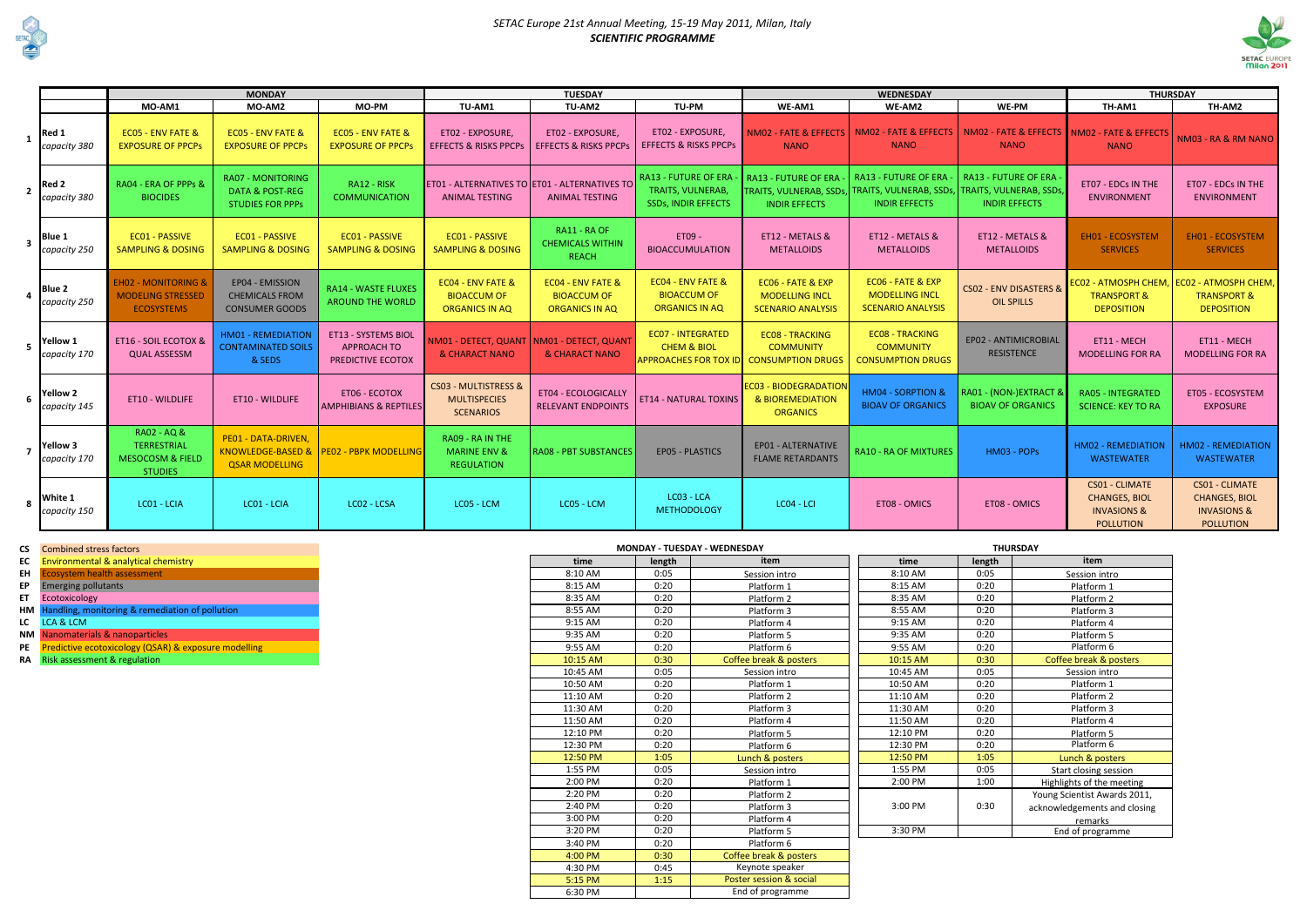| <b>Session</b>                                                                                                                              | <b>Abbreviation</b>                                                             | <b>Accepted as</b>                              | Nr of<br>platform | Day of platforms<br>(& poster | Day of<br>posters | Day of<br>poster            | <b>Chair</b>           | Co-chairs                                             |
|---------------------------------------------------------------------------------------------------------------------------------------------|---------------------------------------------------------------------------------|-------------------------------------------------|-------------------|-------------------------------|-------------------|-----------------------------|------------------------|-------------------------------------------------------|
|                                                                                                                                             |                                                                                 |                                                 | time blocks       | spotlight)                    |                   | corner                      |                        |                                                       |
| CS01 - Climate changes, biological invasions and<br>pollution                                                                               | <b>CS01 - CLIMATE CHANGES,</b><br><b>BIOL INVASIONS &amp; POLLUTION</b>         | platform + poster session                       | $\overline{2}$    | <b>TH</b>                     | <b>TH</b>         | $\overline{\phantom{a}}$    | Anja Coors             | Michiel Daam                                          |
| CS02 - Environmental disasters & oil spills                                                                                                 | <b>CS02 - ENV DISASTERS &amp; OIL</b><br><b>SPILLS</b>                          | platform + poster session                       | $\mathbf{1}$      | <b>WE</b>                     | WE                | $\sim$                      | <b>Matthias Liess</b>  | Mathijs G.D. Smit                                     |
| CS03 - New approaches in the simulation of realistic<br>multistress and multispecies scenarios                                              | <b>CS03 - MULTISTRESS &amp;</b><br><b>MULTISPECIES SCENARIOS</b>                | platform + poster session                       | $\mathbf{1}$      | TU                            | TU                | $\overline{\phantom{a}}$    | Silvia Mohr            | Almut Gerhardt                                        |
| EC01 - Advances in passive sampling and dosing<br>techniques                                                                                | <b>EC01 - PASSIVE SAMPLING &amp;</b><br><b>DOSING</b>                           | platform + poster session                       | $\overline{4}$    | MO-TU                         | MO                | $\omega$                    | Tom Harner             | Georg Streck                                          |
| EC02 - Atmospheric chemistry, transport and deposition                                                                                      | EC02 - ATMOSPH CHEM,<br><b>TRANSPORT &amp; DEPOSITION</b>                       | platform + poster session +<br>poster corner    | $\overline{2}$    | <b>TH</b>                     | <b>TH</b>         | <b>TH</b>                   | Staci Simonich         | Jana Klanova                                          |
| EC03 - Biodegradation and bioremediation of organic<br>pollutants                                                                           | <b>EC03 - BIODEGRADATION &amp;</b><br><b>BIOREMEDIATION ORGANICS</b>            | platform + poster session                       | $\mathbf{1}$      | WE                            | WE                | $\overline{\phantom{a}}$    | <b>Gary Bending</b>    | Russell Davenport,<br><b>Oliver Price</b>             |
| EC04 - Environmental fate and bioaccumulation of<br>organic pollutants in aquatic systems                                                   | <b>EC04 - ENV FATE &amp; BIOACCUM</b><br>OF ORGANICS IN AQ                      | platform + poster spotlight<br>+ poster session | $\overline{3}$    | TU                            | TU                | $\mathcal{L}_{\mathcal{A}}$ | Jordi Dachs            | Zhiyong Xie                                           |
| EC05 - Environmental fate and exposure of<br>Pharmaceuticals and Personal Care Products (PPCPs)                                             | <b>EC05 - ENV FATE &amp; EXPOSURE</b><br>OF PPCPs                               | platform + poster session                       | 3                 | MO                            | <b>MO</b>         | $\sim$                      | Michael Radke          | <b>Benoit Roig</b>                                    |
| EC06 - Fate and exposure modelling including scenario<br>analysis                                                                           | EC06 - FATE & EXP<br><b>MODELLING INCL SCENARIO</b><br><b>ANALYSIS</b>          | platform + poster session                       | $\overline{2}$    | <b>WE</b>                     | WE                | $\mathcal{L}_{\mathcal{A}}$ | <b>Matthew MacLeod</b> | Antonio Di Guardo                                     |
| EC07 - Integrated chemical and biological approaches for<br>toxicant identification                                                         | <b>EC07 - INTEGRATED CHEM &amp;</b><br><b>BIOL APPROACHES FOR TOX ID</b>        | platform + poster session +<br>poster corner    | $\mathbf{1}$      | TU                            | TU                | MO                          | <b>Werner Brack</b>    | Juliane Hollender,<br>Marja Lamoree                   |
| EC08 - Tracking community consumption of illicit drugs<br>and other substances by measuring human metabolic<br>residues in urban wastewater | <b>EC08 - TRACKING COMMUNITY</b><br><b>CONSUMPTION DRUGS</b>                    | platform + poster spotlight<br>+ poster session | $\overline{2}$    | <b>WE</b>                     | WE                | $\mathcal{L}_{\mathcal{A}}$ | Sara Castiglioni       | Damia Barcelo                                         |
| EH01 - Ecosystem services in natural, agricultural and<br>urban areas                                                                       | <b>EH01 - ECOSYSTEM SERVICES</b>                                                | platform + poster session                       | $\overline{2}$    | <b>TH</b>                     | <b>TH</b>         | $\sim$                      | Joke van Wensem        | Marlea Wagelmans,<br>Sabine Apitz, Lorraine<br>Maltby |
| EH02 - Monitoring and modeling stressed ecosystems to<br>support ecosystem-based management                                                 | <b>EH02 - MONITORING &amp;</b><br><b>MODELING STRESSED</b><br><b>ECOSYSTEMS</b> | platform + poster session                       | $\mathbf{1}$      | MO                            | <b>MO</b>         |                             | Francesco Pomati       | Frederik De Laender                                   |
| EP01 - Alternative flame retardants: Environmental<br>exposure, fate and trends                                                             | EP01 - ALTERNATIVE FLAME<br><b>RETARDANTS</b>                                   | platform + poster session                       | $\mathbf{1}$      | <b>WE</b>                     | WE                | $\sim$                      | Marta Venier           | Adrian Covaci                                         |
| EP02 - Antimicrobial resistance in the environment                                                                                          | EP02 - ANTIMICROBIAL<br><b>RESISTENCE</b>                                       | platform + poster session                       | $\mathbf{1}$      | WE                            | WE                | $\mathcal{L}_{\mathcal{A}}$ | <b>Mark Montforts</b>  | Ed Topp, Emily McVey                                  |
| EP03 - Emerging per- and poly-fluorinated compounds:<br>Source identification, environmental fate, and<br>remediation strategies            | EP03 - PFCs                                                                     | poster session                                  | $\mathbf 0$       |                               | WE                | $\sim$                      | Shoji Nakayama         | Annekatrin Dreyer                                     |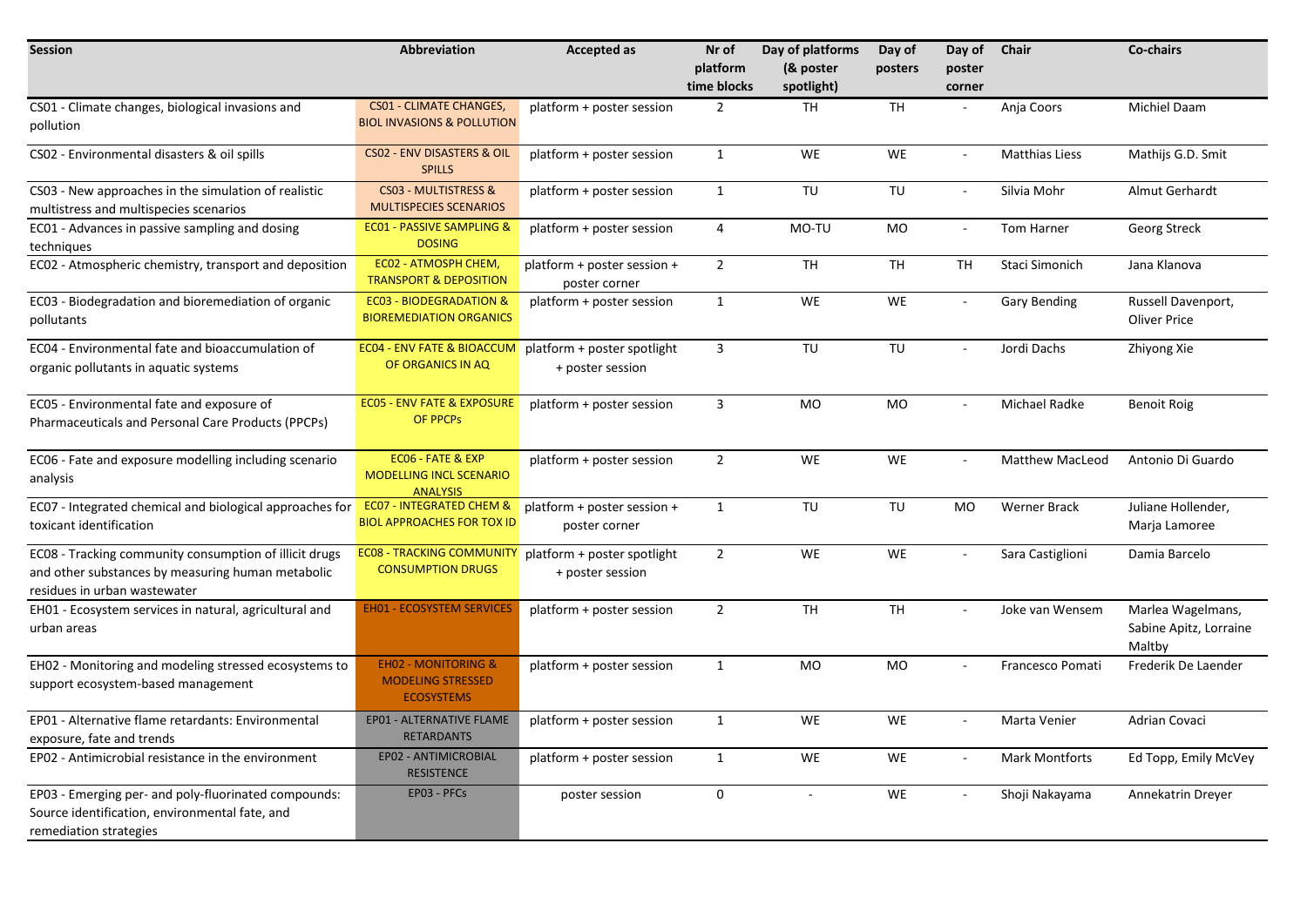| <b>Session</b>                                                                                                                  | <b>Abbreviation</b>                                                       | <b>Accepted as</b>                                                 | Nr of<br>platform<br>time blocks | Day of platforms<br>(& poster<br>spotlight) | Day of<br>posters | Day of<br>poster<br>corner | Chair                               | Co-chairs                                           |
|---------------------------------------------------------------------------------------------------------------------------------|---------------------------------------------------------------------------|--------------------------------------------------------------------|----------------------------------|---------------------------------------------|-------------------|----------------------------|-------------------------------------|-----------------------------------------------------|
| EP04 - Emission of chemicals from consumer goods -<br>from emissions to effects                                                 | <b>EP04 - EMISSION CHEMICALS</b><br><b>FROM CONSUMER GOODS</b>            | platform + poster spotlight<br>+ poster session                    | $\mathbf{1}$                     | MO                                          | <b>MO</b>         |                            | Patrik Andersson                    | Sverker Molander                                    |
| EP05 - Plastic pollution - polluted plastics: Fate, effects<br>and life cycle assessment                                        | EP05 - PLASTICS                                                           | platform + poster session                                          | $\mathbf{1}$                     | TU                                          | TU                | $\sim$                     | Christiane Zarfl                    | <b>Heather Leslie</b>                               |
| ET01 - Alternatives to animal testing in ecotoxicology                                                                          | <b>ET01 - ALTERNATIVES TO</b><br><b>ANIMAL TESTING</b>                    | platform + poster session                                          | $\overline{2}$                   | TU                                          | TU                | $\blacksquare$             | Adam Lillicrap                      | Mark Lampi                                          |
| ET02 - Assessing the exposure, effects and risks of<br>Pharmaceuticals and Personal Care Products (PPCPs) in<br>the environment | ET02 - EXPOSURE, EFFECTS &<br><b>RISKS PPCPs</b>                          | platform + poster session                                          | 3                                | TU                                          | TU                | $\mathcal{L}$              | James Lazorchak                     | Bryan Brooks, Joakim<br>Larsson, Tom<br>Hutchinson  |
| ET03 - Assessment of the effects of veterinary drugs on<br>dung and soil organisms                                              | ET03 - EFFECTS OF VET DRUGS<br>ON DUNG & SOIL ORGANISMS                   | poster corner                                                      | $\mathbf{0}$                     |                                             | $\sim$            | <b>WE</b>                  | Joerg Roembke                       | Nicole Adler                                        |
| ET04 - Ecologically relevant endpoints                                                                                          | ET04 - ECOLOGICALLY<br><b>RELEVANT ENDPOINTS</b>                          | platform + poster session                                          | 1                                | TU                                          | TU                | $\blacksquare$             | Amadeu Soares                       | Alessio Ippolito                                    |
| ET05 - Ecosystem exposure, toxicity pathways and<br>adverse health outcomes                                                     | ET05 - ECOSYSTEM EXPOSURE                                                 | platform + poster session                                          | 1                                | <b>TH</b>                                   | <b>TH</b>         | $\mathcal{L}$              | Yue Ge                              | QL Li                                               |
| ET06 - Ecotoxicology of amphibians and reptiles                                                                                 | ET06 - ECOTOX AMPHIBIANS & platform + poster session +<br><b>REPTILES</b> | poster corner                                                      | 1                                | <b>MO</b>                                   | MO                | MO                         | <b>Britta Grillitsch</b>            | <b>Manuel Ortiz</b><br>Santaliestra                 |
| ET07 - Endocrine disrupting chemicals in the<br>environment                                                                     | ET07 - EDCs IN THE<br><b>ENVIRONMENT</b>                                  | platform + poster session                                          | $\overline{2}$                   | <b>TH</b>                                   | <b>TH</b>         | $\mathcal{L}$              | Marc Mills                          | Lennart Weltje                                      |
| ET08 - Environmental OMICS: a global answer to<br>environmental questions                                                       | ET08 - OMICS                                                              | platform + poster session                                          | $\overline{2}$                   | WE                                          | <b>WE</b>         | $\sim$                     | Susana Cristobal                    | Anthony Chariton, Yue<br>Ge                         |
| ET09 - Laboratory and field measurements and<br>alternative approaches in bioaccumulation                                       | ET09 - BIOACCUMULATION                                                    | platform + poster spotlight<br>+ poster session + poster<br>corner | $\mathbf{1}$                     | TU                                          | TU                | TU                         | Henriette Selck                     | Monika Nendza                                       |
| ET10 - Linking chemical residues with biological<br>responses in wildlife                                                       | ET10 - WILDLIFE                                                           | platform + poster session                                          | $\overline{2}$                   | <b>MO</b>                                   | <b>MO</b>         | $\mathcal{L}$              | Judit Smits                         | Kimberley Fernie,<br>Vincent Palace                 |
| ET11 - Mechanistic modelling for risk assessment: sub-<br>lethal responses and population-level effects                         | ET11 - MECH MODELLING FOR<br><b>RA</b>                                    | platform + poster spotlight<br>+ poster session                    | $\overline{2}$                   | <b>TH</b>                                   | <b>TH</b>         | $\sim$                     | Virginie Ducrot                     | Volker Grimm, Sandrine<br>Charles                   |
| ET12 - Metals and metalloids in the environment:<br>adaptation, bioavailability and speciation                                  | ET12 - METALS & METALLOIDS                                                | platform + 2 poster<br>spotlights + poster session                 | $\overline{3}$                   | <b>WE</b>                                   | <b>WE</b>         |                            | <b>Erik Smolders</b>                | Karel De<br>Schamphelaere, Marie-<br>Hélène Tusseau |
| ET13 - Moving towards a systems biology approach to<br>predictive ecotoxicology                                                 | ET13 - SYSTEMS BIOL<br>APPROACH TO PREDICTIVE<br><b>ECOTOX</b>            | platform + poster session                                          | 1                                | MO                                          | MO                | $\overline{\phantom{a}}$   | Francesco Falciani                  | Natalia Reyero Vinas                                |
| ET14 - Natural toxins in ecotoxicology                                                                                          | <b>ET14 - NATURAL TOXINS</b>                                              | platform + poster spotlight<br>+ poster session                    | $\mathbf{1}$                     | TU                                          | TU                | $\sim$                     | Stephan Pflugmacher Claudia Wiegand |                                                     |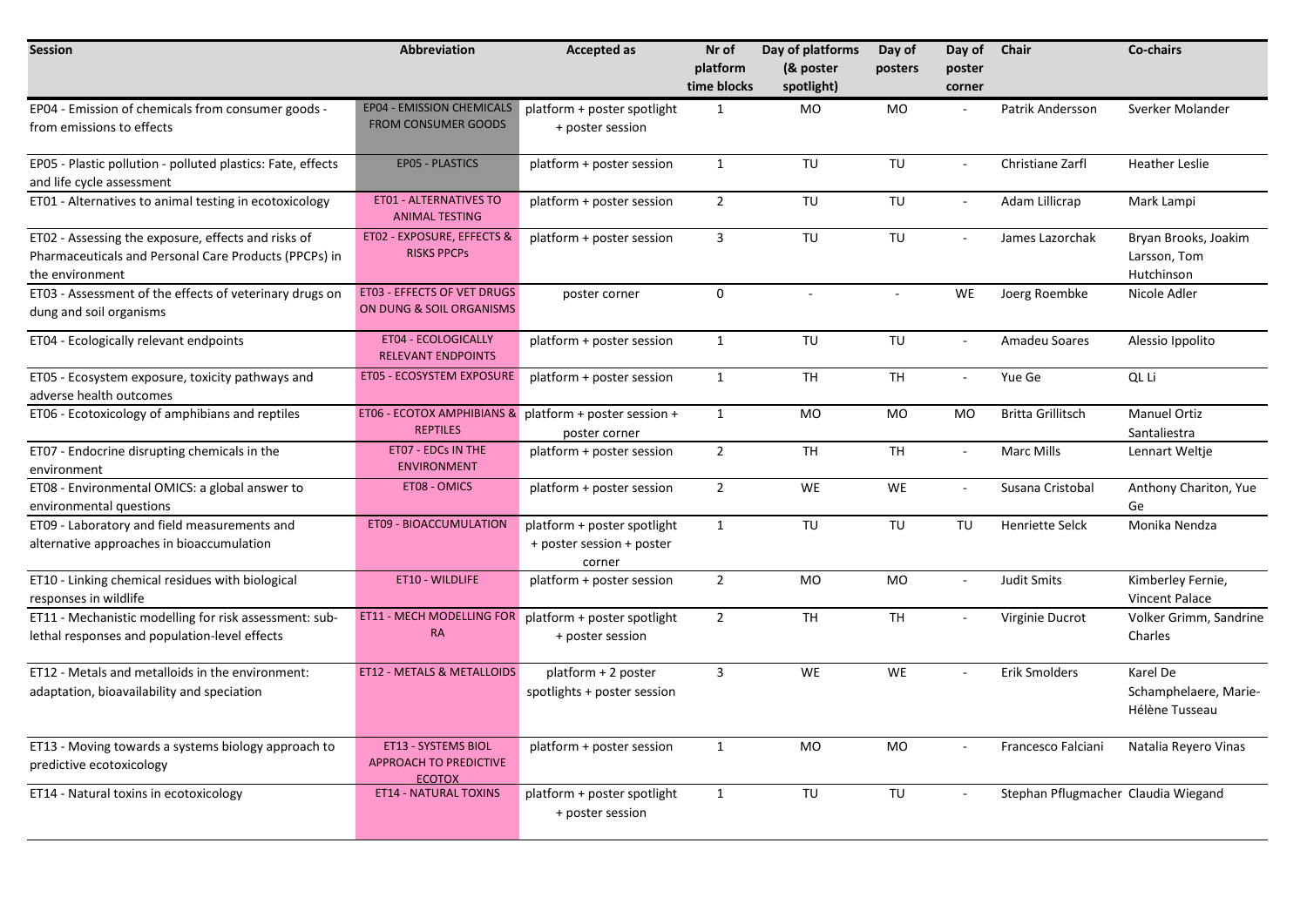| <b>Session</b>                                                                                                                             | Abbreviation                                                                 | <b>Accepted as</b>                              | Nr of                   | Day of platforms        | Day of    | Day of                   | Chair                      | Co-chairs                                     |
|--------------------------------------------------------------------------------------------------------------------------------------------|------------------------------------------------------------------------------|-------------------------------------------------|-------------------------|-------------------------|-----------|--------------------------|----------------------------|-----------------------------------------------|
|                                                                                                                                            |                                                                              |                                                 | platform<br>time blocks | (& poster<br>spotlight) | posters   | poster<br>corner         |                            |                                               |
| ET15 - New developments in aquatic macrophyte                                                                                              | ET15 - AQ MACROPHYTE                                                         | poster session + poster                         | $\mathbf 0$             |                         | WE        | WE                       | Gertie Arts                | Silvia Mohr, Jo Davies                        |
| testing, higher tier risk assessment and ecotoxicology                                                                                     | <b>TESTING</b>                                                               | corner                                          |                         |                         |           |                          |                            |                                               |
| ET16 - Soil ecotoxicology and quality assessment                                                                                           | ET16 - SOIL ECOTOX & QUAL<br>ASSESSM                                         | platform + poster session                       | $\mathbf{1}$            | MO                      | MO        | $\overline{\phantom{a}}$ | Monica Amorim              | Joke Van Wensem                               |
| ET17 - Tropical ecotoxicology                                                                                                              | <b>ET17 - TROPICAL ECOTOX</b>                                                | poster session + poster<br>corner               | $\mathbf 0$             | $\sim$                  | WE        | WE                       | Stephen J. Klaine          | Antonio Nogueira                              |
| HM01 - Characterisation and remediation of<br>contaminated soils and sediments                                                             | <b>HM01 - REMEDIATION</b><br><b>CONTAMINATED SOILS &amp; SEDS</b>            | platform + poster session                       | $\mathbf{1}$            | MO                      | MO        | $\sim$                   | <b>Ruth Pereira</b>        | <b>Marc Mills</b>                             |
| HM02 - Impact and remediation of wastewater                                                                                                | <b>HM02 - REMEDIATION</b><br><b>WASTEWATER</b>                               | platform + poster session                       | $\overline{2}$          | <b>TH</b>               | <b>TH</b> | $\sim$                   | Mirco Bundschuh            | Brenda Sanders, Bryan<br><b>Brooks</b>        |
| HM03 - Integrated long term monitoring as a tool for the<br>global assessment of POPs                                                      | HM03 - POPs                                                                  | platform + poster spotlight<br>+ poster session | $\mathbf{1}$            | WE                      | WE        | $\sim$                   | Marta Venier               | Jana Klanova                                  |
| HM04 - Sorption and bioavailability of organic chemicals: HM04 - SORPTION & BIOAV O<br>mechanisms relevant for toxicity and bioremediation | <b>ORGANICS</b>                                                              | platform + poster session                       | $\mathbf{1}$            | WE                      | WE        | $\sim$                   | John Parsons               | Jose Julio Ortega Calvo                       |
| LC01 - Developments in Life Cycle Impact Assessment<br>(LCIA)                                                                              | LC01 - LCIA                                                                  | platform + poster session                       | $\overline{2}$          | MO                      | MO        | $\sim$                   | Annette Koehler            | Reinout Heijungs,<br>Rosalie Van Zelm         |
| LC02 - Developments in Life Cycle Sustainability<br>Assessment (LCSA)                                                                      | LC02 - LCSA                                                                  | platform + poster session +<br>poster corner    | $\mathbf{1}$            | MO                      | MO        | MO                       | Serenella Sala             | <b>Matthias Finkbeiner</b>                    |
| LC03 - Increasing robustness of LCA methodology                                                                                            | <b>LC03 - LCA METHODOLOGY</b>                                                | platform + poster spotlight<br>+ poster session | $\mathbf{1}$            | TU                      | TU        | $\overline{\phantom{a}}$ | Alessandra Zamagni         | Tomas Rydberg                                 |
| LC04 - Life Cycle Inventory modelling and<br>attributional/consequential issues (LCI)                                                      | $\overline{LC04}$ - LCI                                                      | platform + poster spotlight<br>+ poster session | $\mathbf{1}$            | WE                      | WE        | $\sim$                   | <b>Tomas Ekvall</b>        | Marc-Andree Wolf                              |
| LC05 - Life Cycle Management approaches for different<br>industrial sectors (LCM)                                                          | LC05 - LCM                                                                   | platform + poster session +<br>poster corner    | $\overline{2}$          | TU                      | TU        | TU                       | Gert Vanhoof               | Izabela Kosinska                              |
| NM01 - Detecting, quantifying and characterizing<br>engineered nanomaterials in the environment and in<br>biological systems               | NM01 - DETECT, QUANT &<br><b>CHARACT NANO</b>                                | platform + poster session +<br>poster corner    | $\overline{2}$          | TU                      | TU        | TU                       | <b>Edward Heithmar</b>     | Karen Tiede, Frank Von<br>der Kammer          |
| NM02 - Fate and effects of nanoparticles                                                                                                   | NM02 - FATE & EFFECTS NANO                                                   | platform + poster session                       | 4                       | WE-TH                   | WE-TH     |                          | Janeck Scott-<br>Fordsmand | Geert Cornelis, Stephen<br>J. Klaine          |
| NM03 - Risk assessment and risk management of<br>nanomaterials                                                                             | NM03 - RA & RM NANO                                                          | platform + poster session                       | 1                       | TH                      | TH        |                          | Teresa Fernandes           | Antonio Marcomini,<br>Birgit Sokull-Kluettgen |
| PE01 - Data-driven, knowledge-based, and QSAR<br>modelling in ecotoxicological assessment                                                  | PE01 - DATA-DRIVEN,<br><b>KNOWLEDGE-BASED &amp; QSAR</b><br><b>MODELLING</b> | platform + poster session +<br>poster corner    | $\mathbf{1}$            | MO                      | MO        | MO                       | Milon Tichy                | Peter Goethals                                |
| PE02 - PBPK modelling in ecological risk assessment                                                                                        | <b>PE02 - PBPK MODELLING</b>                                                 | platform + poster session                       | $\mathbf{1}$            | MO                      | MO        | $\sim$                   | Peter Edwards              | Helen Thompson                                |